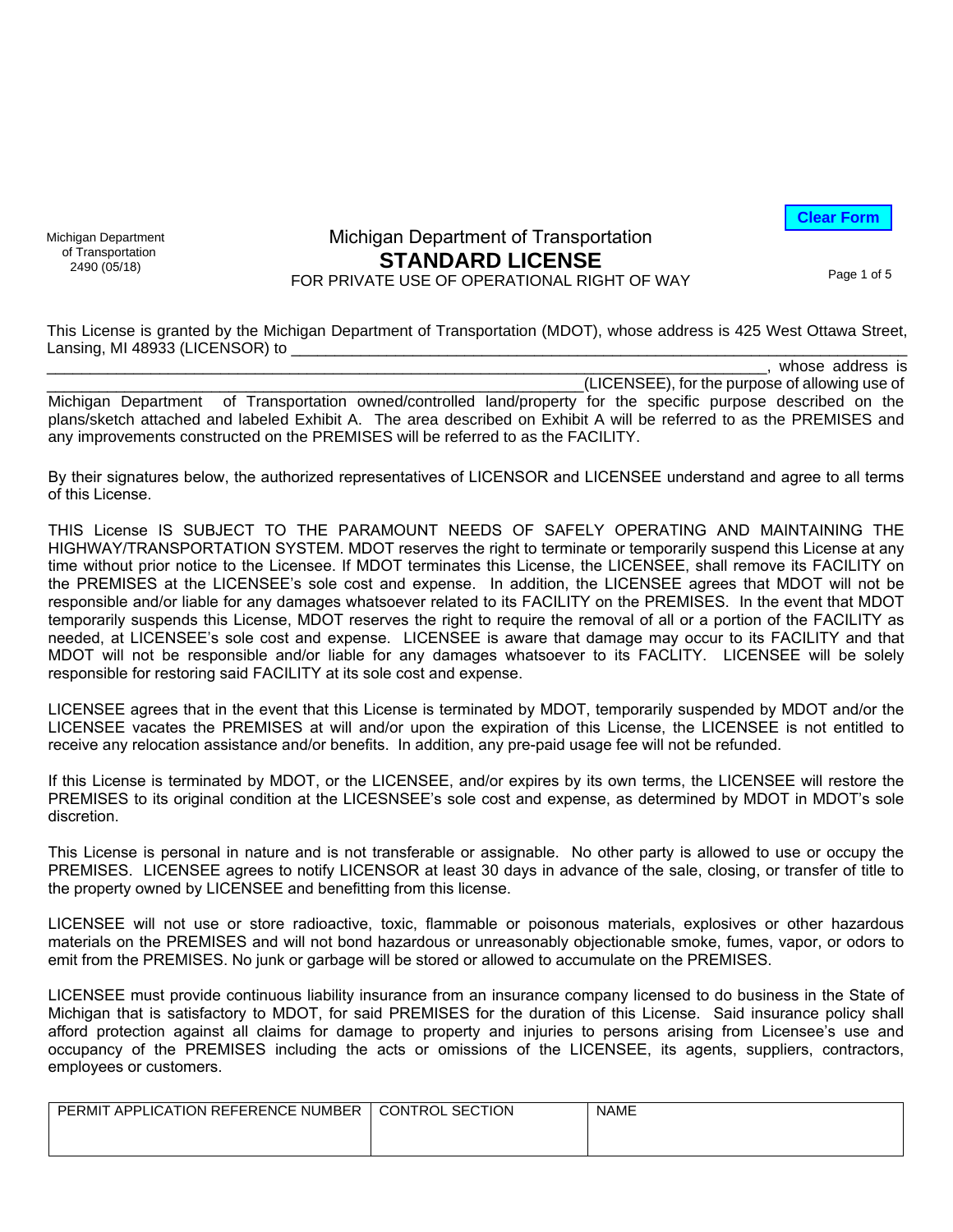Residential: Said policy shall be for limits of not less than \$300,000 each occurrence.

Non-Residential: Said policy shall be for limits of \$1,000,000 Each Occurrence and \$2,000,000 Aggregate for Bodily Injury and Property Damage Liability.

The LICENSEE must ensure that all insurance policies and binders include an endorsement by which the insurer agrees to notify MDOT in writing at least 30 days before there is a cancellation or material change in coverage.

In addition to any LICENSEE fees, as consideration for MDOT granting this license, the LICENSEE agrees to hold harmless, defend, and indemnify in litigation; the State of Michigan, the State Transportation Commission, MDOT, and its agents and employees; against claims for damage to public or private property, and for injuries to persons arising out of LICENSEES use of the PREMISES. LICENSEE will be responsible for all services commonly known and designated as public utilities, and the securing of deposits and payments for all such obligations.

At the request of public or municipal utilities, or municipalities, the LICENSEE shall locate and relocate, remove or modify its FACILITY to accommodate same at no cost to MDOT or interference with the trunkline right of way and highway facility.

If the LICENSEE violates the terms of this license, MDOT will revoke the license and the LICENSEE will restore the PREMISES to its original condition -at the LICENSEE's sole cost and expense, as determined by MDOT and in MDOT's sole discretion.

The parties mutually agree that this License is subject to the provisions of Act 189 of 1953 as amended (users of Tax-Exempt Property).

 $\_$  ,  $\_$  ,  $\_$  ,  $\_$  ,  $\_$  ,  $\_$  ,  $\_$  ,  $\_$  ,  $\_$  ,  $\_$  ,  $\_$  ,  $\_$  ,  $\_$  ,  $\_$  ,  $\_$  ,  $\_$  ,  $\_$  ,  $\_$  ,  $\_$  ,  $\_$  ,  $\_$  ,  $\_$  ,  $\_$  ,  $\_$  ,  $\_$  ,  $\_$  ,  $\_$  ,  $\_$  ,  $\_$  ,  $\_$  ,  $\_$  ,  $\_$  ,  $\_$  ,  $\_$  ,  $\_$  ,  $\_$  ,  $\_$  ,  $\_$  , and the set of the set of the set of the set of the set of the set of the set of the set of the set of the set of the set of the set of the set of the set of the set of the set of the set of the set of the set of th  $\_$  , and the set of the set of the set of the set of the set of the set of the set of the set of the set of the set of the set of the set of the set of the set of the set of the set of the set of the set of the set of th  $\_$  , and the set of the set of the set of the set of the set of the set of the set of the set of the set of the set of the set of the set of the set of the set of the set of the set of the set of the set of the set of th

Exempt from Michigan Real Estate Transfer Tax per MCL 207.505 (h) and MCL 207.526, (h) (i).

SPECIAL PROVISIONS (Attach exhibit if necessary):

| LICENSE TERM (YEARS)                   | RIGHT OF WAY TYPE (EASEMENT, FEE, ETC.)                                       |  |
|----------------------------------------|-------------------------------------------------------------------------------|--|
| EFFECTIVE DATE                         | <b>EXPIRATION DATE</b>                                                        |  |
| ADMINSTRATIVE FEE                      | <b>USAGE FEE</b>                                                              |  |
| PAYMENT DUE DATE                       | <b>PAYMENT SCHEDULE</b><br>$\perp$ Lump Sum<br>$\Box$ Yearly<br>$\Box$ Other: |  |
| <b>INSURANCE POLICY NUMBER</b>         | <b>INSURANCE COMPANY</b>                                                      |  |
| PARCEL NUMBER (Property Tax ID Number) |                                                                               |  |

| APPLICATION REFERENCE NUMBER<br><b>PERMIT</b> | <b>CONTROL SECTION</b> | <b>NAME</b> |
|-----------------------------------------------|------------------------|-------------|
|                                               |                        |             |
|                                               |                        |             |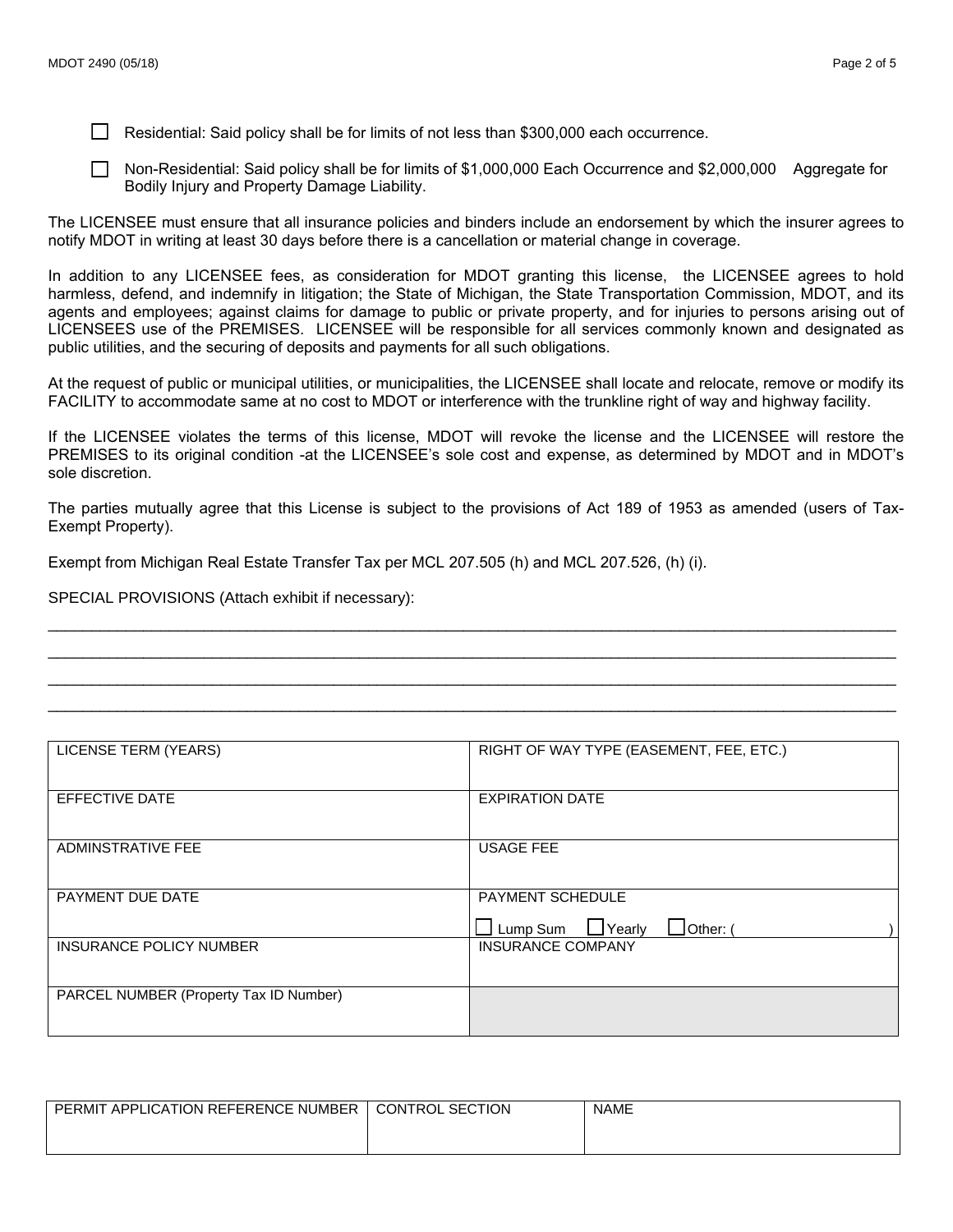| <b>MDOT DIRECTOR OR DESIGNEE</b> |  |  |
|----------------------------------|--|--|
| <b>NAME</b>                      |  |  |
| <b>ADDRESS</b>                   |  |  |
|                                  |  |  |
|                                  |  |  |
| <b>PHONE</b>                     |  |  |
| <b>EMAIL</b>                     |  |  |
|                                  |  |  |

| MDOT DIRECTOR OR DESIGNEE |  |
|---------------------------|--|
|                           |  |
| PRINT NAME/TITLE          |  |
|                           |  |

#### Point of Contact for this License:

| <b>LICENSEE</b> |
|-----------------|
| <b>NAME</b>     |
|                 |
| <b>ADDRESS</b>  |
|                 |
|                 |
|                 |
| <b>PHONE</b>    |
|                 |
| <b>EMAIL</b>    |
|                 |
|                 |

Licensee accepts this License and agrees to adhere to all of the terms and conditions set forth above:

LICENSEE SIGNATURE

#### PRINT NAME/TITLE

| PERMIT APPLICATION REFERENCE NUMBER | <b>CONTROL SECTION</b> | <b>NAME</b> |
|-------------------------------------|------------------------|-------------|
|                                     |                        |             |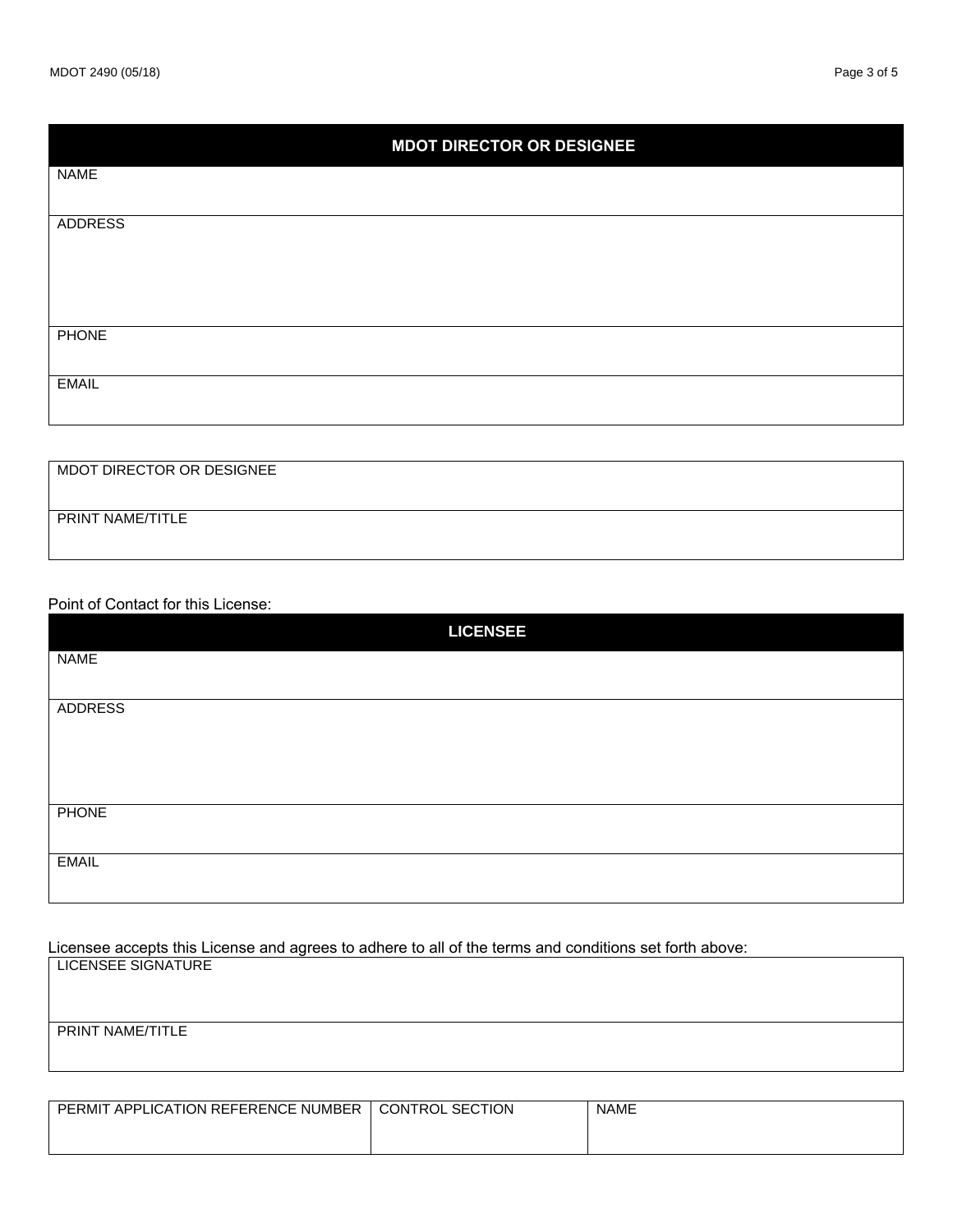# **CORPORATE OR OTHER ENTITY**

| STATE OF MICHIGAN, COUNTY OF __________________.                                                                        |                                       |  |
|-------------------------------------------------------------------------------------------------------------------------|---------------------------------------|--|
| The foregoing instrument was acknowledged before me this _________ day of _________________________________ 20 _______, |                                       |  |
|                                                                                                                         |                                       |  |
|                                                                                                                         |                                       |  |
|                                                                                                                         |                                       |  |
|                                                                                                                         |                                       |  |
|                                                                                                                         | <b>MDOT SIGNATURE ACKNOWLEDGEMENT</b> |  |
| STATE OF MICHIGAN, COUNTY OF ___________________                                                                        |                                       |  |
| The foregoing instrument was acknowledged before me this _________ day of ________________________________ 20 _______,  |                                       |  |
|                                                                                                                         |                                       |  |
|                                                                                                                         |                                       |  |
|                                                                                                                         |                                       |  |
| County of                                                                                                               |                                       |  |
| Drafted by:                                                                                                             | When recorded return to:              |  |
| Michigan Department of Transportation - Permit Staff                                                                    | Michigan Department of Transportation |  |
|                                                                                                                         |                                       |  |
|                                                                                                                         |                                       |  |

| APPLICATION REFERENCE NUMBER<br>PERMIT | <b>CONTROL SECTION</b> | <b>NAME</b> |
|----------------------------------------|------------------------|-------------|
|                                        |                        |             |
|                                        |                        |             |